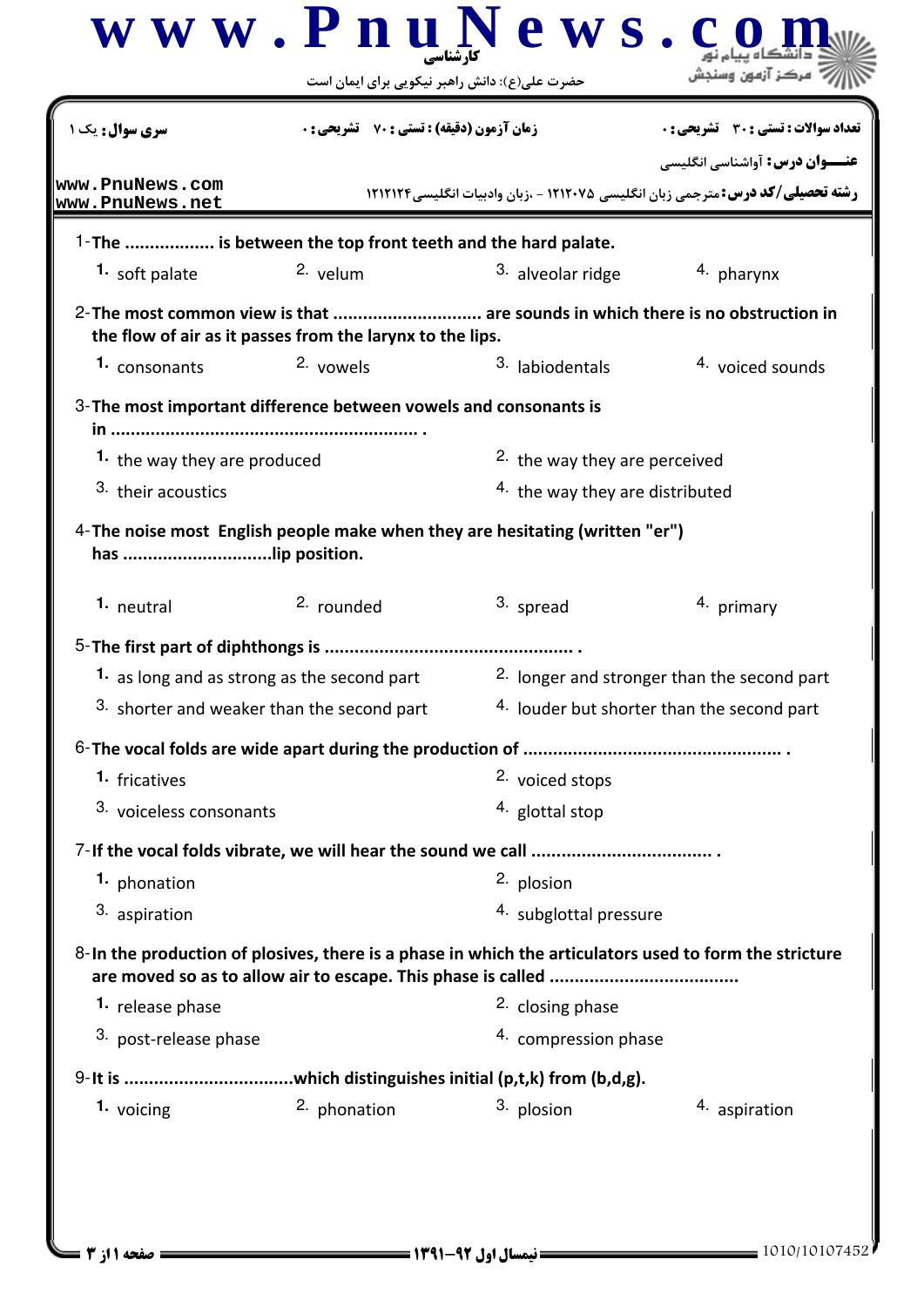|                                            | حضرت علی(ع): دانش راهبر نیکویی برای ایمان است          |                                                                                                                                                          |                                                                                                                                |  |
|--------------------------------------------|--------------------------------------------------------|----------------------------------------------------------------------------------------------------------------------------------------------------------|--------------------------------------------------------------------------------------------------------------------------------|--|
| <b>سری سوال :</b> یک                       | زمان آزمون (دقیقه) : تستی : 70 ٪ تشریحی : 0            |                                                                                                                                                          | تعداد سوالات : تستي : 30 ٪ تشريحي : 0                                                                                          |  |
| www.PnuNews.com<br>www.PnuNews.net         |                                                        |                                                                                                                                                          | <b>عنــوان درس:</b> آواشناسي انگليسي<br><b>رشته تحصیلی/کد درس:</b> مترجمی زبان انگلیسی ۱۲۱۲۰۷۵ - ،زبان وادبیات انگلیسی ۱۲۱۲۱۲۴ |  |
|                                            |                                                        | 10-When we talk about how phonemes function in language, and the relationships among different                                                           |                                                                                                                                |  |
| 1. phonetics                               |                                                        | 2. phonotactics                                                                                                                                          |                                                                                                                                |  |
| 3. phonology                               |                                                        | 4. acoustic phonetics                                                                                                                                    |                                                                                                                                |  |
|                                            | 11-Which one is NOT part of suprasegmental phonology?  |                                                                                                                                                          |                                                                                                                                |  |
| 1. $_{\text{none}}$                        | 2. phonotactics                                        | 3. intonation                                                                                                                                            | 4. stress                                                                                                                      |  |
|                                            |                                                        | 12-To make an affricate, the plosive and the following fricative must be                                                                                 |                                                                                                                                |  |
| 1. both voiced                             | <sup>2</sup> both velar                                | 3. homophone                                                                                                                                             | 4. homorganic                                                                                                                  |  |
|                                            | 13-The fortis fricatives have the effect of            |                                                                                                                                                          |                                                                                                                                |  |
| 1. shortening a preceding vowel            |                                                        | <sup>2.</sup> lengthening a preceding vowel                                                                                                              |                                                                                                                                |  |
| <sup>3.</sup> shortening a following vowel |                                                        | <sup>4.</sup> lenghening a following vowel                                                                                                               |                                                                                                                                |  |
| 14-Which one is NOT a fricative?           |                                                        |                                                                                                                                                          |                                                                                                                                |  |
| 1. $/t/$                                   | 2. $/f/$                                               | 3. /v/                                                                                                                                                   | 4. $ z $                                                                                                                       |  |
|                                            | 15-Which group of sounds is NOT among the continuants? |                                                                                                                                                          |                                                                                                                                |  |
| 1. fricatives                              | 2. nasals                                              | 3. stops                                                                                                                                                 | 4. vowels                                                                                                                      |  |
|                                            |                                                        |                                                                                                                                                          |                                                                                                                                |  |
| $1.$ dark                                  | 2. devoiced                                            | 3. clear                                                                                                                                                 | 4. nasalized                                                                                                                   |  |
|                                            |                                                        | 17-In the pronunciation of some consonants, the tongue is slightly curled backwards with the tip<br>raised. Consonants with this tongue shape are called |                                                                                                                                |  |
| 1. approximant                             | $2.$ flap                                              | $3.$ tap                                                                                                                                                 | 4. retroflex                                                                                                                   |  |
|                                            |                                                        | 18-In the BBC pronunciation of the following words,/r/ is not heard Except in                                                                            |                                                                                                                                |  |
| $1.$ here                                  | 2. cares                                               | $3.$ hard                                                                                                                                                | 4. hearing                                                                                                                     |  |
|                                            |                                                        |                                                                                                                                                          |                                                                                                                                |  |
| 1. $V. CV$                                 | 2. VC. V                                               | 3. one syllable                                                                                                                                          | 4. zero                                                                                                                        |  |
|                                            |                                                        |                                                                                                                                                          |                                                                                                                                |  |
| 1. rhotic accents                          |                                                        | 2. BBC accent                                                                                                                                            |                                                                                                                                |  |
| 3. non-rhotic accent                       |                                                        | 4. all accents                                                                                                                                           |                                                                                                                                |  |